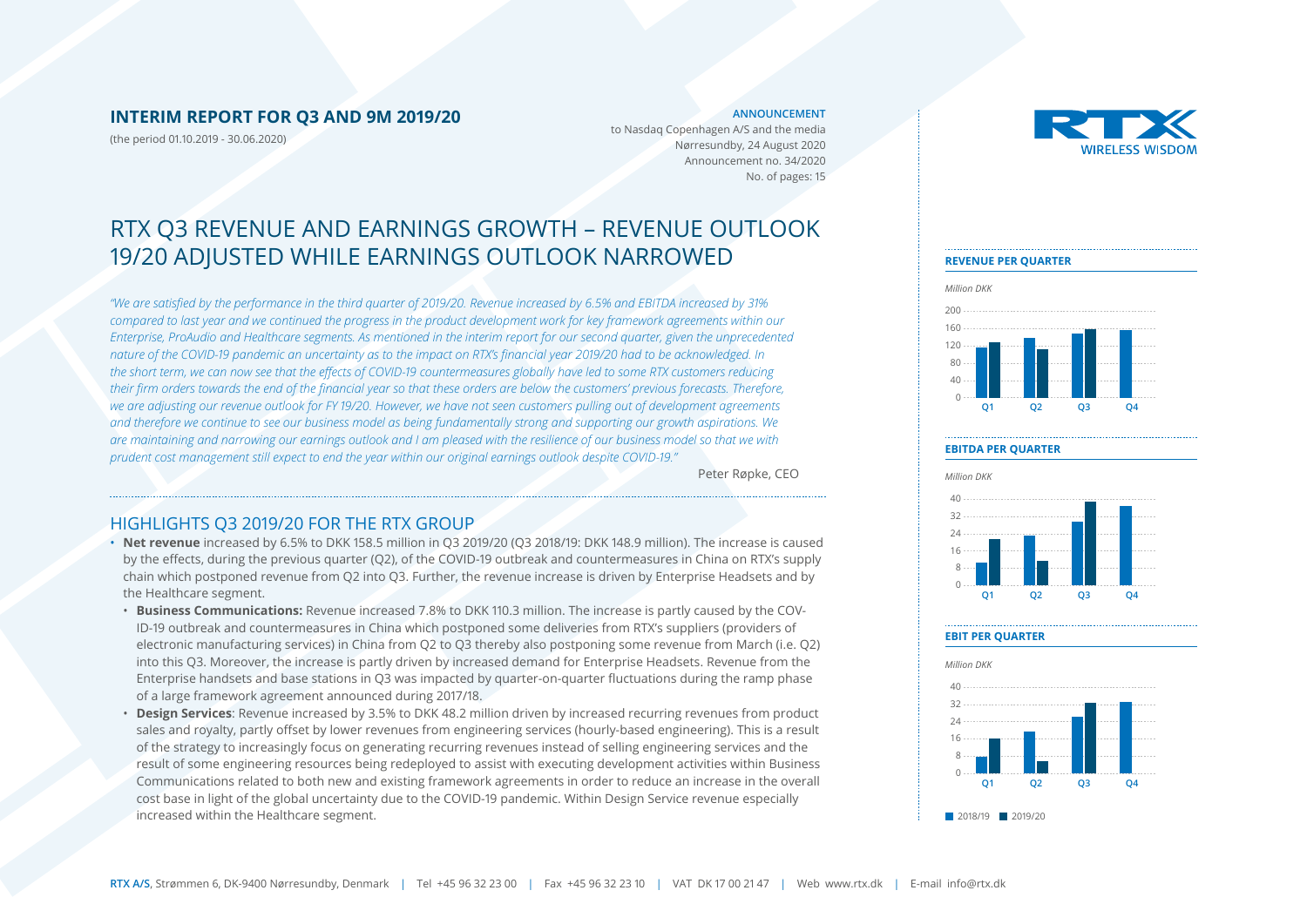FX corrected revenue development amounted to an increase of 4.7% as revenue compared to last year was positively impacted by the USD exchange rate level to a minor degree.

- **Gross profit** increased by 2.4% to DKK 85.9 million in Q3 2019/20 (Q3 2018/19: DKK 83.9 million). The gross margin decreased by 2.2%-points to 54.2% (Q3 2018/19: 56.4%) impacted by the revenue mix.
- **Operating performance** improved with **EBITDA** increasing by 31.1% to DKK 38.9 million in Q3 2019/20 (Q3 2018/19: DKK 29.7 million). **EBIT** increased by 24.2% to DKK 32.6 million in Q3 2019/20 (Q3 2018/19: DKK 26.2 million). EBITDA and EBIT are impacted by the growth in revenue and gross profit as well as the development in capacity costs which are impacted by increased costs related to ramp-up of activities and investments in capacity related to the major framework agreements announced over the last years, but counterbalanced by tight management of the cost base considering the global uncertainty stemming from the COVID-19 pandemic. The average number of FTEs reached 291 in Q3 2019/20 compared to 281 in Q3 2018/19. Also, EBITDA and EBIT are impacted by implementation of IFRS 16 regarding capitalization of leasing costs, which increases EBITDA (and to a minor degree EBIT).
- **Cash flows from operating activities** (CFFO) increased to DKK 48.2 million in Q3 2019/20 compared to DKK 34.5 million in Q3 2018/19 driven by developments in earnings and working capital fluctuations.

## HIGHLIGHTS 9M (FIRST NINE MONTHS) 2019/20 FOR THE RTX GROUP

- **Net revenue** decreased by 0.9% to DKK 399.5 million in 9M 2019/20 (9m 2018/19: DKK 403.2 million) with revenue growth within Business Communications (Enterprise segment) being counterbalanced by a revenue decrease within Design Services due to lower revenues from engineering services compared to last year.
- **Business Communications**: Revenue increased by 2.4% to DKK 278.0 million positively impacted by growth within Enterprise Headsets partially counterbalanced by quarter-on-quarter fluctuations during the ramp phase of a large framework agreement announced during 2017/18 within Enterprise handsets and base stations.
- **Design Services**: Revenue decreased 7.9% to DKK 121.5 million. Recurring revenues from product sales and royalties increased in line with the strategy to increase resource scalability within Design Services. Conversely, revenues from engineering services (hourly-based engineering) decreased compared to last year as the development activities in the division focus increasingly on generating recurring revenues instead of executing pure engineering projects and as some engineering resources have been redeployed to assist with executing development activities within Business Communications related to both new and existing framework agreements in order to reduce an increase in the overall cost base in light of the global uncertainty due to the COVID-19 pandemic. Within Design Services the Healthcare segment has performed stronger than the ProAudio segment impacted by the COVID-19 pandemic.

FX corrected revenue development in 9M 2019/20 amounted to a decrease of 3.1% as revenue compared to last year was positively impacted by the USD exchange rate level.

- **Gross profit** decreased by 0.6% to DKK 227.7 million in 9M 2019/20 (9M 2018/19: DKK 229.0 million). The gross margin was largely unchanged with a small increase by 0.2%-points to 57.0% (9M 2018/19: 56.8%).
- **• EBITDA** increased by 13.1% to DKK 71.7 million (9M 2018/19: DKK 63.4 million). EBITDA is impacted by increased staff costs related to ramp-up of activities for the major framework agreements announced over the last year. Counterbalancing this is tight management of the cost base in light of the global uncertainty stemming from the COVID-19 pandemic. This includes lower discretionary spend and substituting additional headcount investments with internal redeployment of employees. Further, EBITDA is impacted by capitalized development costs where RTX has continued to fund development activities of e.g. wireless headset models and ProAudio product solutions. **EBIT** increased by 1.8% to DKK 54.6 million in 9M 2019/20 (9M 2018/19: DKK 53.6 million) impacted by increasing depreciation and amortization reflecting the investments in RTX product solutions over the last years. Also, EBITDA and EBIT are impacted by implementation of IFRS 16 regarding capitalization of leasing costs, which increases EBITDA (and to a minor degree EBIT).
- **Cash flows from operating activities** (CFFO) amounted to DKK 78.4 million in 9M 2019/20 compared to DKK 62.4 million in 9M 2018/19.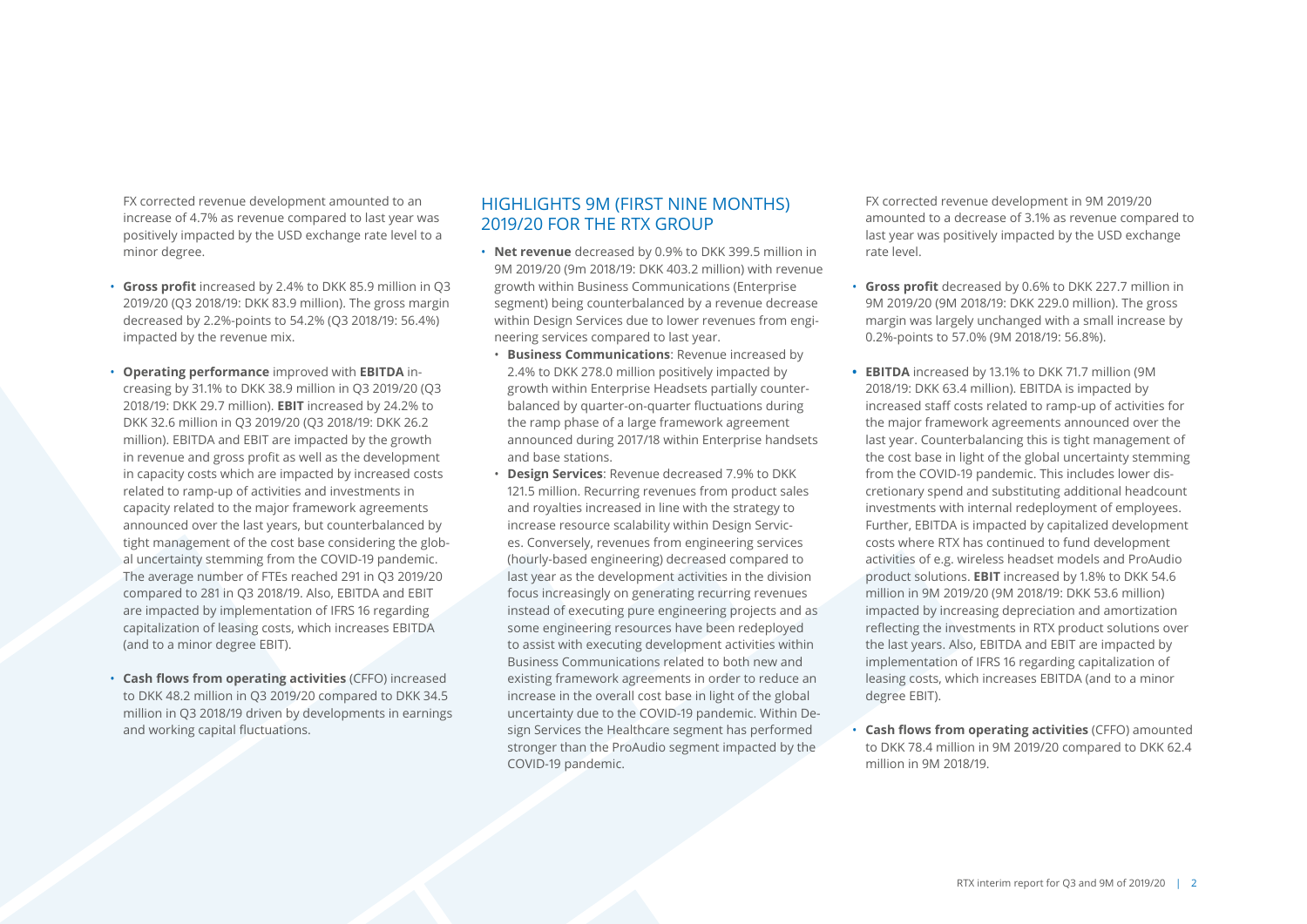### OUTLOOK FOR 2019/20

- The COVID-19 pandemic affects societies and industries globally in 2020. RTX's key priorities in this situation remain the health and safety of our employees and societies at large, as well as protecting the commercial and financial health of our business. RTX remains fully operational and focus on assisting our customers as well as on the most important development activities.
- RTX Q3 was affected by COVID-19 in a number of ways. Deliveries that were postponed from Q2 into Q3 due to COVID-19 countermeasures in China affecting deliveries from Chinese suppliers in March had a positive effect on Q3. Since March, the manufacturing sites of our suppliers have been and remain fully operational. Further, Q3 was affected by high demand for products in the Healthcare segment (products used in intensive care monitoring systems) and for Enterprise Headsets (increased distance working). Conversely, products within the ProAudio segment being used for live events have seen decreased demand in Q3.
- RTX's balance sheet and liquidity remain very strong with a significant net cash position.
- So far during the global COVID-19 pandemic, RTX has maintained our outlook for the year. However, as noted in the company announcement of the Q2 results (cf. company announcement 30/2020), given the unprecedented nature of the COVID-19 situation globally an uncertainty as to the potential impact from the COVID-19 on RTX's FY 2019/20 had to be acknowledged. With increased visibility regarding the end of the financial year 2019/20, RTX adjusts and narrows its expectations regarding revenue while maintaining and narrowing expectations regarding earnings (EBITDA and EBIT) as detailed below.
- The adjusted and narrowed outlook for revenue is DKK 550-570 million for FY 2019/20. While certain RTX products (e.g. Enterprise Headsets) and segments (e.g. Healthcare) have benefitted from the COVID-19 situation, other segments will be impacted by the COVID-19 pandemic towards the end of the financial year. Within Pro-Audio and Enterprise products the effects of COVID-19 countermeasures globally have led to RTX customers reducing their firm orders towards the end of the financial year so that these orders are below the customers' previous forecasts.
- The maintained, but narrowed, outlook for EBITDA is DKK 105-115 million and for EBIT DKK 80-90 million for FY 2019/20. Both these ranges are within the ranges in the original outlook. With careful management of the cost base e.g. regarding new headcount investments and various discretionary spend, RTX expects to be able to maintain a solid earnings level despite revenues being lower than originally expected. Among other things, RTX has redeployed employees internally to maintain full momentum on the development activities for the large framework agreements which hold significant longerterm growth potential for RTX thereby reducing the need for new headcount investments.
- The COVID-19 pandemic increases uncertainty related to the global flow of goods (sporadic lockdowns etc.). The outlook for 2019/20 assumes that no unforeseen events occur causing supply or logistics disruptions.

RTX A/S

**PETER THOSTRUP PETER RØPKE** Chairman CEO

### **ENQUIRIES AND FURTHER INFORMATION:**

CEO, Peter Røpke, tel +45 96 32 23 00 CFO, Morten Axel Petersen, tel +45 96 32 23 00

### **APPENDICES**

Interim report for Q3 and 9M 2019/20 for the Group comprising:

- Group financial highlights and key ratios
- Management report
- Management's statement
- Income statement
- Statement of comprehensive income
- Balance sheet
- Equity statement
- Cash flow statement
- Notes

#### **INVESTOR AND ANALYST MEETING**

On Friday, 28 August 2020 at 9.00 am, RTX will hold a meeting for investors and analysts at

Danske Bank Holmens Kanal 12 København

At this meeting, the Company's management will comment on the interim report for the third quarter of 2019/20.

To register for the meeting, please email lomo@danskebank.dk.

RTX interim report for Q3 and 9M of 2019/20 | 3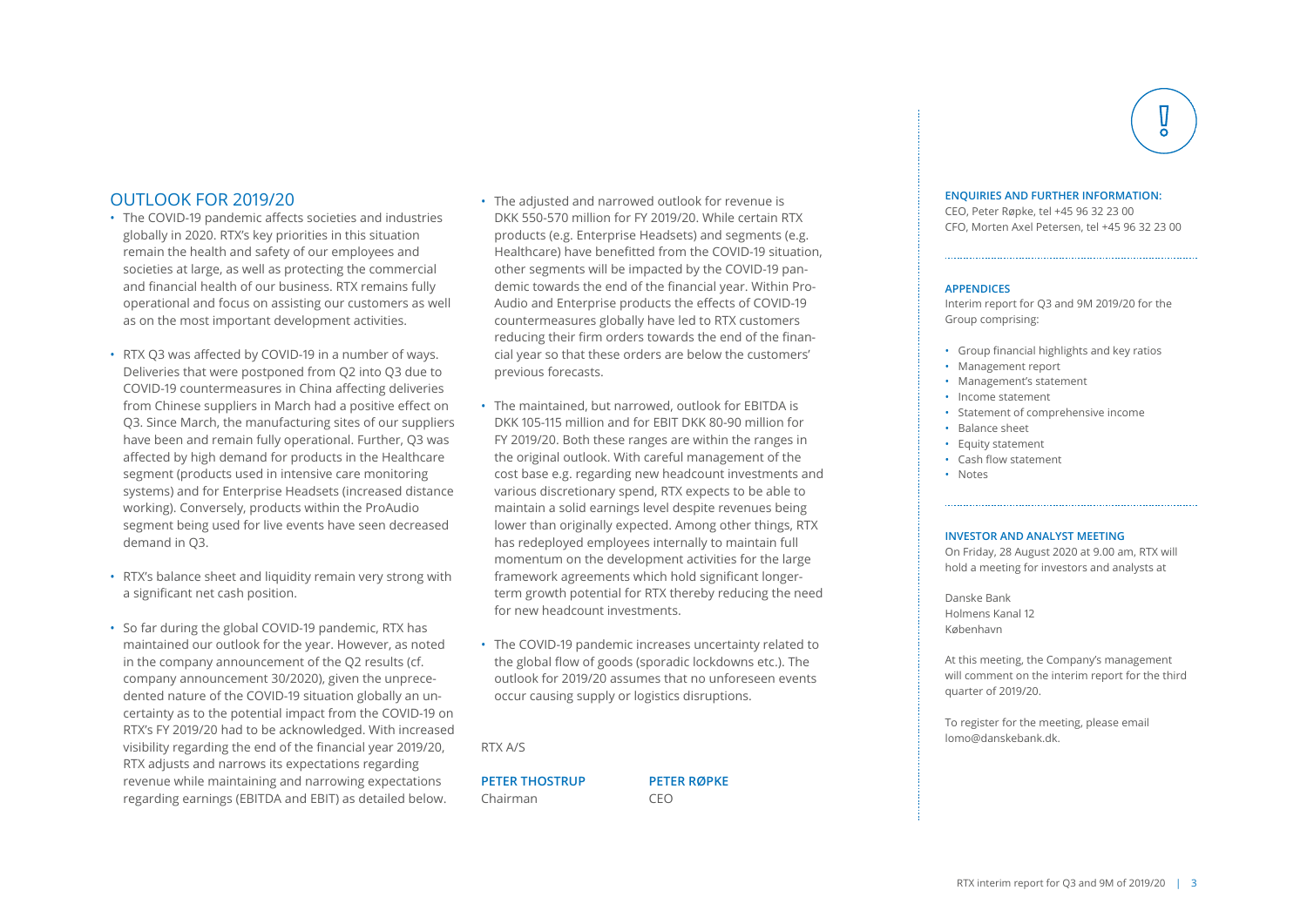# Group Financial Highlights and Key Ratios

(non-audited)

| <b>Amounts in DKK million</b>                                   | Q <sub>3</sub><br>2019/20 | Q <sub>3</sub><br>2018/19 | <b>9M</b><br>2019/20 | <b>9M</b><br>2018/19 | <b>FY</b><br>2018/19 |
|-----------------------------------------------------------------|---------------------------|---------------------------|----------------------|----------------------|----------------------|
| <b>INCOME STATEMENT ITEMS</b>                                   |                           |                           |                      |                      |                      |
|                                                                 |                           |                           |                      |                      |                      |
| Revenue                                                         | 158.5                     | 148.9                     | 399.5                | 403.2                | 560.3                |
| Gross profit                                                    | 85.9                      | 83.9                      | 227.7                | 229.0                | 316.9                |
| <b>EBITDA</b>                                                   | 38.9                      | 29.7                      | 71.7                 | 63.4                 | 100.2                |
| <b>EBITDA %</b>                                                 | 24.6%                     | 19.9%                     | 17.9%                | 15.7%                | 17.9%                |
| Operating profit/loss (EBIT)                                    | 32.6                      | 26.2                      | 54.6                 | 53.6                 | 86.7                 |
| Net financials                                                  | 1.2                       | $-0.8$                    | $-4.1$               | 2.0                  | 4.6                  |
| Profit/loss before tax (EBT)                                    | 33.8                      | 25.4                      | 50.6                 | 55.6                 | 91.3                 |
| Profit/loss for the period                                      | 26.3                      | 20.0                      | 39.4                 | 43.7                 | 71.4                 |
|                                                                 |                           |                           |                      |                      |                      |
| <b>BALANCE SHEET ITEMS</b>                                      |                           |                           |                      |                      |                      |
| Cash and current asset investments                              | 210.5                     | 190.0                     | 210.5                | 190.0                | 226.7                |
| <b>Total assets</b>                                             | 499.7                     | 441.8                     | 499.7                | 441.8                | 463.3                |
| Equity                                                          | 328.3                     | 324.1                     | 328.3                | 324.1                | 347.4                |
| Liabilities                                                     | 171.4                     | 117.7                     | 171.4                | 117.7                | 115.8                |
|                                                                 |                           |                           |                      |                      |                      |
| <b>OTHER KEY FIGURES</b>                                        |                           |                           |                      |                      |                      |
| Development costs (own)                                         |                           |                           |                      |                      |                      |
| before capitalization                                           | 11.5                      | 10.4                      | 34.9                 | 29.3                 | 39.0                 |
| Capitalized development costs                                   | 7.7                       | 5.1                       | 20.6                 | 14.3                 | 16.8                 |
| Depreciation, amortization                                      |                           |                           |                      | 9.7                  |                      |
| and impairment                                                  | 6.3                       | 3.4                       | 17.0                 |                      | 13.5                 |
| Cash flow from operations                                       | 48.2                      | 34.5                      | 78.4                 | 62.4                 | 107.7                |
| Cash flow from investments <sup>1)</sup>                        | $-10.1$                   | $-7.2$                    | $-27.8$              | $-50.6$              | $-52.4$              |
| Investments in property,<br>plant and equipment                 | 2.5                       | 1.7                       | 6.6                  | 3.6                  | 5.4                  |
| Increase/decrease in cash<br>and cash equivalents <sup>1)</sup> | 36.6                      | 18.2                      | $-15.3$              | $-25.3$              | 10.9                 |

| <b>Amounts in DKK million</b>                             | Q <sub>3</sub><br>2019/20 | Q <sub>3</sub><br>2018/19 | <b>9M</b><br>2019/20 | <b>9M</b><br>2018/19 | FY<br>2018/19 |
|-----------------------------------------------------------|---------------------------|---------------------------|----------------------|----------------------|---------------|
|                                                           |                           |                           |                      |                      |               |
| <b>KEY RATIOS</b>                                         |                           |                           |                      |                      |               |
| Growth in net turnover (percentage)                       | 6.5                       | 30.4                      | $-0.9$               | 25.3                 | 17.9          |
| Profit margin (percentage)                                | 20.6                      | 17.6                      | 13.7                 | 13.3                 | 15.5          |
| Return on invested capital (percentage) <sup>2)</sup>     | 64.8                      | 69.8                      | 64.8                 | 69.8                 | 75.1          |
| Return on equity (percentage) <sup>2)</sup>               | 20.6                      | 22.3                      | 20.6                 | 22.3                 | 21.6          |
| Equity ratio (percentage)                                 | 65.7                      | 73.4                      | 65.7                 | 73.4                 | 75.0          |
| <b>EMPLOYMENT</b>                                         |                           |                           |                      |                      |               |
| Average number of full-time employees                     | 291                       | 281                       | 291                  | 273                  | 277           |
| Hereof average number employed directly                   | 262                       | 256                       | 263                  | 250                  | 253           |
| Revenue per employee (DKK '000) <sup>3)</sup>             | 545                       | 530                       | 1,373                | 1.477                | 2,023         |
| Operating profit per employee                             |                           |                           |                      |                      |               |
| (DKK '000) 3)                                             | 112                       | 93                        | 188                  | 197                  | 313           |
|                                                           |                           |                           |                      |                      |               |
| <b>SHARES</b>                                             |                           |                           |                      |                      |               |
| Average number of shares<br>in circulation ('000)         | 8,341                     | 8,528                     | 8,388                | 8,562                | 8,545         |
| Average number of diluted shares ('000)                   | 8,385                     | 8,598                     | 8,449                | 8,654                | 8,633         |
|                                                           |                           |                           |                      |                      |               |
| <b>SHARE DATA, DKK PER SHARE AT DKK 5</b>                 |                           |                           |                      |                      |               |
| Profit/loss for the period (EPS), per share <sup>3)</sup> | 3.1                       | 2.3                       | 4.7                  | 5.1                  | 8.4           |
| Profit/loss for the period, diluted                       |                           |                           |                      |                      |               |
| (DEPS), per share 3)                                      | 3.1                       | 2.3                       | 4.7                  | 5.1                  | 8.3           |
| Dividends, per share (DKK)                                |                           |                           |                      |                      | 2.5           |
| Equity value, per share                                   | 39.4                      | 38.1                      | 39.4                 | 38.1                 | 41.0          |
| Listed price, per share                                   | 213.0                     | 158.0                     | 213.0                | 158.0                | 164.0         |

Note: The Group's financial year runs from 1 October to 30 September.

Definitions of the key ratios used are stated in the annual report for 2018/19 in the accounting policies. Figures prior to 2019/20 have not been restated to reflect new accounting policy, IFRS 16, implemented for 2019/20.

 $\frac{1}{2}$  Including acquisition of current securities in the trading portfolio.

Calculated over a 12 months' period.

3) Not annualized.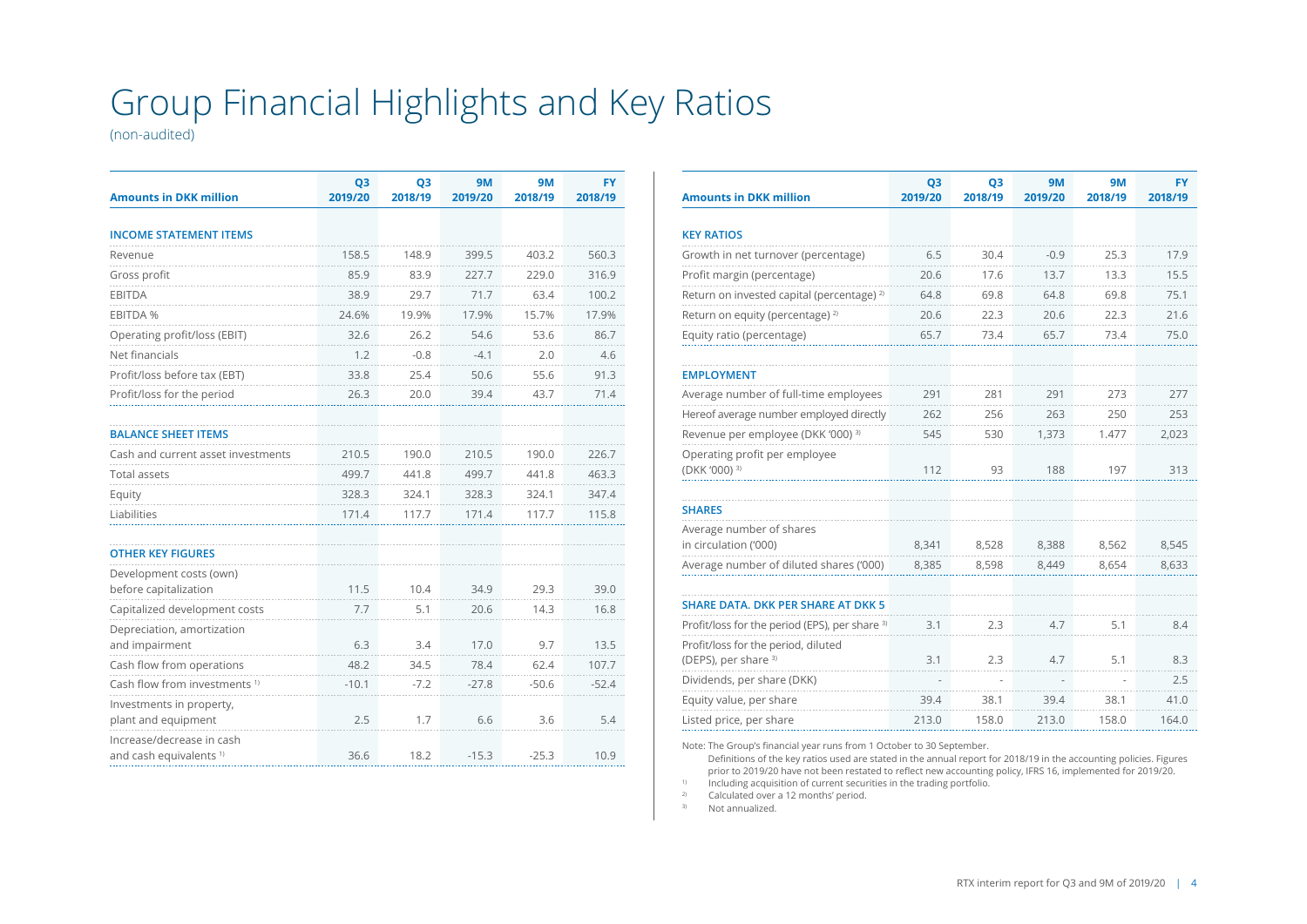# Management Report

The Board of Directors of RTX A/S has today considered and adopted the Group's interim report for the third quarter of 2019/20 (covering the period 1 April 2020 to 30 June 2020). Comments on developments for the third quarter (Q3) and first nine months (9M) of the 2019/20 financial year follow below.

### Q3 REVENUE GROWTH OF 6.5%

The RTX Group realized revenue of DKK 158.5 million – an increase of 6.5% (Q3 2018/19: DKK 148.9 million. Corrected for exchange rate effects the increase equals 4.7% compared to last year. For 9M 2019/20, revenues decreased by 0.9% to DKK 399.5 million (9M 2018/19: DKK 403.2 million).

Revenue in **Business Communications** grew by 7.8% to DKK 110.3 million in Q3 2019/20 (Q3 2018/19: DKK 102.3 million). Corrected for exchange rate effects the increase was 5.9%. The increase is partly caused by the COVID-19 outbreak and countermeasures in China which postponed some deliveries from RTX's suppliers (providers of electronic manufacturing services) in China from Q2 to Q3 thereby also postponing some revenue from March (i.e. Q2) into this Q3. RTX's supplier base has been fully operational since March and the delivery situation thus remains stabilized. Moreover, the increase is partly driven by increased demand for Enterprise Headsets. Revenue from the Enterprise handsets and base stations in Q3 was impacted by quarter-on-quarter fluctuations during the ramp phase of a large framework agreement announced during 2017/18. For 9M 2019/20, revenue in Business Communications increased by 2.4% to DKK 278.0 (9M 2018/19: DKK 271.3 million).

During the quarter – under ways of working impacted by the COVID-19 pandemic – RTX staff continued development activities within the **Enterprise** segment for renewal of product ranges under renewed large older framework agreements. Further, development activities related to the newest framework agreement (announced at the end of 2018/19) continued. Finally, development of own financed product ranges – including for instance wireless headsets models and deployment tools for our Enterprise suite of products – continued in the quarter.

**Design Services** realized revenue of DKK 48.2 million, corresponding to an increase of 3.5% (Q3 2018/19: DKK 46.6 million). Corrected for exchange rate effects the increase was 2.1%. The increase is driven by increased recurring revenues from product sales and royalty, partly offset by lower revenues from engineering services (hourly-based engineering). This is a result of the strategy to increasingly focus on generating recurring revenues instead of selling engineering services and the result of some engineering resources being redeployed to assist with executing development activities within Business Communications related to both new and existing framework agreements in order to reduce an increase in the overall cost base in light of the global uncertainty due to the COVID-19 pandemic. Within Design Services revenue especially increased within the Healthcare segment with RTX products for patient monitoring systems. For 9M 2019/20 revenues decreased by 7.9% to DKK 121.5 million (9M 2018/19: DKK 131.9 million) also driven by increased recurring revenues from product sales and royalty and by lower revenues from engineering services.

During the quarter, development activities continued under the larger framework agreement announced at the end of 2018/19 regarding product development for a large international player in the **ProAudio** segment based on RTX's conference platform. Product launch is expected before the end of 2020. Additionally, RTX has finalized activities to take over the full supply chain and delivery for a full product for

### FINANCIAL DEVELOPMENT

| <b>DKK million</b>       | Q3<br>19/20 | Q3<br>18/19 | <b>Change</b><br>(96) |
|--------------------------|-------------|-------------|-----------------------|
| <b>Group revenue</b>     | 158.5       | 148.9       | 6.5%                  |
| $BC1$ revenue            | 110.3       | 102.3       | 7.8%                  |
| DS <sup>2)</sup> revenue | 48.2        | 46.6        | 3.5%                  |
| <b>FRITDA</b>            | 38.9        | 29.7        | 31.1%                 |
| <b>FRIT</b>              | 32.6        | 26.2        | 24.2%                 |
| CFFO <sup>3</sup>        | 48.2        | 34.5        | 39.9%                 |

| <b>DKK</b> million       | <b>9M</b><br>19/20 | 9M<br>18/19 | <b>Change</b><br>(96) |
|--------------------------|--------------------|-------------|-----------------------|
| <b>Group revenue</b>     | 399.5              | 403.2       | $-0.9%$               |
| $BC1$ revenue            | 278.0              | 271.3       | 2.4%                  |
| DS <sup>2)</sup> revenue | 121.5              | 131.9       | $-7.9%$               |
| <b>EBITDA</b>            | 71.7               | 63.4        | 13.1%                 |
| <b>EBIT</b>              | 54.6               | 53.6        | 1.8%                  |
| CFFO <sup>3</sup>        | 78.4               | 62.4        | 25.5%                 |
|                          |                    |             |                       |

1) Business Communications

2) Design Services

3) Cash flow from operations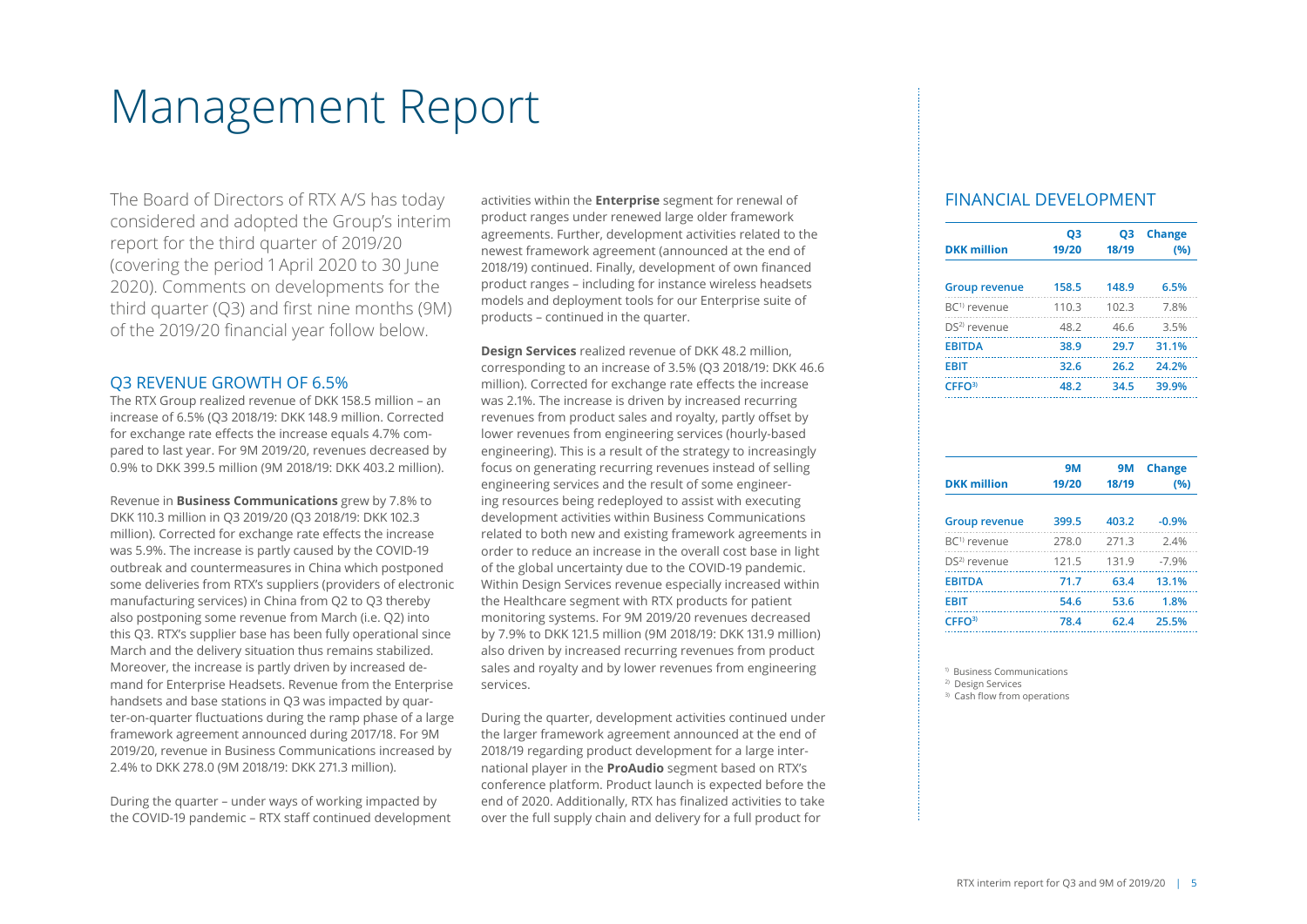RTX's main customer within the **Healthcare** segment. Initial deliveries were made, as planned, during Q3 and going forward RTX will supply the full product. Longer term, these are important stepping stones in the productization strategy within Design Services. The unit also continues product development activities refining the unique SheersoundTM and SheerlinkTM platforms providing RTX's current and future product customers within ProAudio with strong wireless performance and significantly shorter time to market for wireless solutions and creating significant customer interest.

### COSTS AND EARNINGS

The **gross profit** of the Group increased by 2.4% to DKK 85.9 million in Q3 2019/20 (Q3 2018/19: DKK 83.9 million). The gross margin decreased by 2.2%-points to 54.2% (Q3 2018/19: 56.4%) impacted by the revenue mix. In 9M 2019/20, gross profit amounted to DKK 227.7 million (9M 2018/19: DKK 229.0 million) corresponding to a largely unchanged gross margin of 57.0% (9M 2018/19: 56.8%).

**Capacity costs** in Q3 amounted to DKK 54.6 million (before capitalization of development costs) compared to DKK 59.4 million in the same period last year. The capacity cost level is impacted by the ramp-up of activities and investments in capacity related to the major framework agreements announced over the last years. Reflecting this, the average number of FTEs was 291 in Q3 2019/20 (Q3 2018/19: 281). However, during the quarter, the Group delayed additional headcount investments due to the evolving COVID-19 situation and instead redeployed employees internally to maintain full momentum on the development activities for the large framework agreements which hold significant growth potential for RTX. Also, various discretionary spend has been managed tightly considering the global uncertainty stemming from the COVID-19 pandemic. Further, capacity costs in the quarter were impacted by lower costs related to expected annual bonusses. Capacity costs are also impacted by implementation of IFRS 16 regarding cap-

italization of leasing costs, which decreases capacity costs (other external costs) while increasing depreciations and interest costs (refer to note 1).

As described above for both business units, RTX continued to fund development activities of wireless headsets, product deployment tools, ProAudio product solutions etc. during the quarter. Therefore, the Group **capitalized development costs** of DKK 7.7 million in Q3 2019/20 (Q3 2018/19: DKK 5.1 million).

Operating performance before depreciations and amortizations (**EBITDA**) improved by 31.1% to DKK 38.9 million in Q3 2019/20 (Q3 2018/19: DKK 29.7 million) due to the revenue growth and the careful capacity cost management. Thus, the EBITDA margin in Q3 reached 24.6% (Q3 2018/19: 19.9%). For 9M 2019/20 EBITDA increased by 13.1% to DKK 71.7 million (9M 2018/19: DKK 63.4 million) corresponding to an EBITDA margin of 17.9% (9M 2018/19: 15.7%). The implementation of IFRS 16 (capitalization of leasing costs) in 2019/20 has improved EBITDA compared to last year.

**Depreciations and amortizations** increased to DKK 6.3 million in Q3 2019/20 (Q3 2018/19: DKK 3.4 million) with the development primarily caused by amortization of further own financed development projects and by increasing depreciations due to implementation of IFRS 16.

Operating profit (**EBIT**) increased by 24.2% to DKK 32.6 million in Q3 2019/20 (Q3 2018/19: DKK 26.2 million). For 9M 2019/20, EBIT amounted to DKK 54.6 million in 9M 2019/20 (9M 2018/19: DKK 53.6 million) impacted by increasing depreciation and amortization reflecting the investments in RTX product solutions over the last years. EBIT is only impacted by IFRS 16 implementation to a limited degree.

**Net financial items** in Q3 amounted to DKK 1.2 million (Q3 2018/19: DKK -0.8 million). The development in the quarter

is positively impacted by adjustments to the value of investments in the trading portfolio to fair value at the balance sheet date driven by the decrease in bond interest rates during the quarter (leading to increases in bond prices). Financial items are negatively impacted by exchange rate adjustments of balance sheet items during the quarter due to decreasing USD exchange rate partly counterbalanced by currency (USD) hedging under which the Group has hedged part of the expected USD net cash inflow from operations. For 9M 2019/20, net financial items amount to DKK -4.1 million (9M 2018/19: DKK 2.0 million) negatively impacted by exchange rate adjustments of balance sheet items during the period due to decreasing USD exchange rate (partly counterbalanced by USD hedging) and by implementation of IFRS 16 regarding capitalization of leasing. The trading portfolio has had a neutral impact on net financial items for 9M 2019/20 as adjustments to fair value at the balance sheet date and dividends (interest) received largely net out.

**Profit before tax** for Q3 of 2019/20 increased to DKK 33.8 million (Q3 2018/19: DKK 25.4 million). For 9M 2019/20, profit before tax amounted to DKK 50.6 million (9M 2018/19: DKK 55.6 million) and is marginally negatively impacted by the IFRS 16 implementation.

### EQUITY, ASSETS AND CASH FLOW

At the end of the third quarter of 2019/20, the Group's **equity ratio** amounted to 65.7% (Q3 2018/19: 73.4%). The equity ratio has increased with the profits generated and decreased with distribution of dividends and share buy-backs during 2019/20. Further, the ratio has decreased due to the implementation of IFRS 16 which has increased tangible assets (primarily leased real estate) and calculated debt from capitalized leasing costs (refer to note 1). The **total assets** were DKK 499.7 million at the end of the third quarter in 2019/20 compared DKK 441.8 million at the same time last year, with the increase caused by the implementation of IFRS 16 and a higher cash position.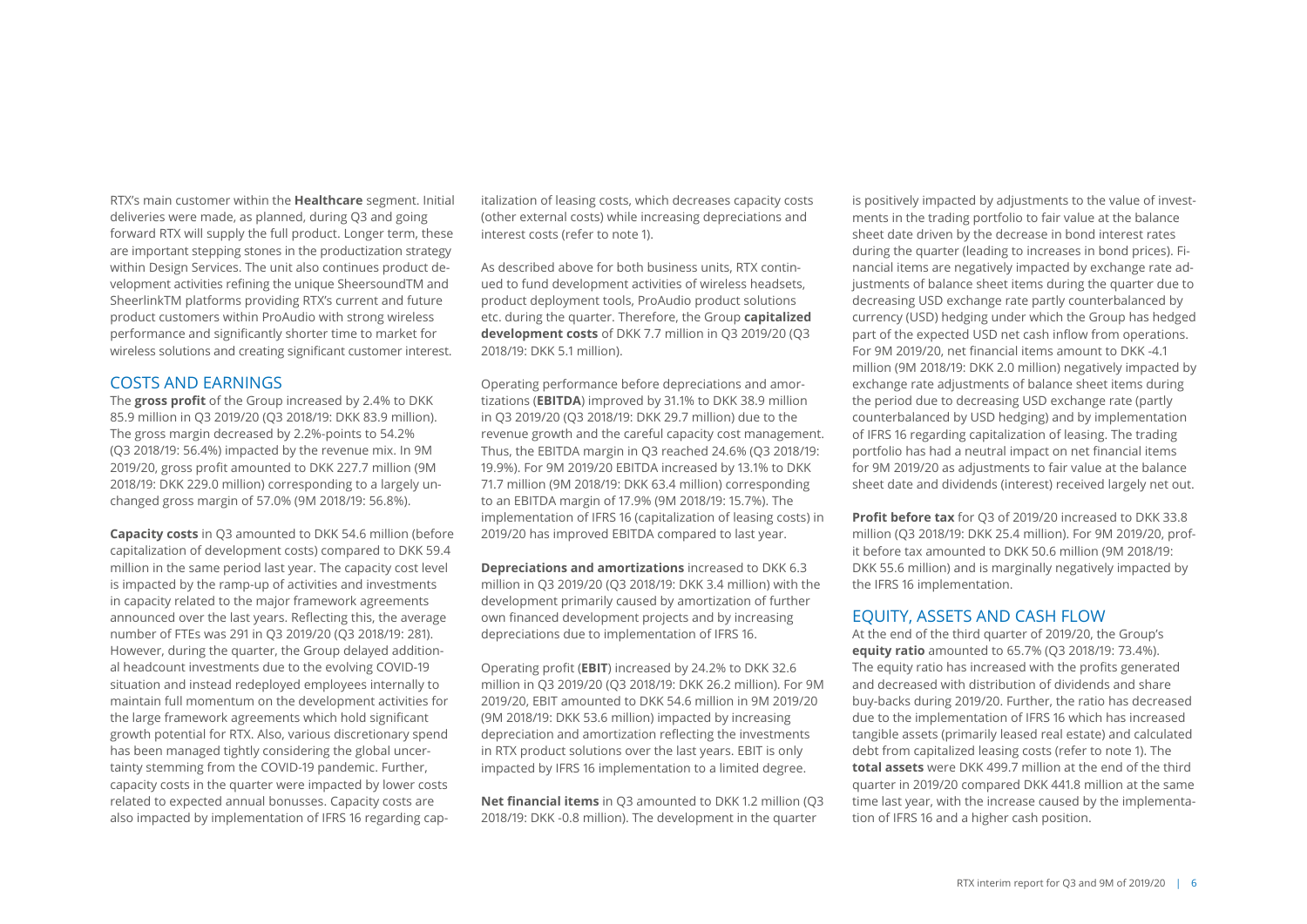In Q3 2019/20, the Group continued to realize positive **cash flow from operations (CFFO)** of DKK 48.2 million (Q3 2018/19: DKK 34.5 million) aided by the earnings generated and the working capital development. In 9M 2019/20, cash flow from operations reached DKK 78.4 million (9M 2018/19: DKK 62.4 million).

RTX's balance sheet and liquidity thus remain very strong with a significant net cash position.

### The Group's **total cash funds and current securities**

**less bank debt** amounted to DKK 210.5 million at the end of Q3 2019/20 (Q3 2018/19: DKK 190.0 million). The level is positively impacted by cash generated by operations and negatively impacted by distribution to shareholders via dividends and share buy-back programs during 2019/20. For 9M 2019/20, RTX has paid out dividends of DKK 21.0 million (9M 2018/19: DKK 17.1 million) and bought back shares for DKK 40.6 million (9M 2018/19: DKK 20.0 million). RTX share buy-back programme has been suspended since 13 March 2020 (cf. company announcement 25/2020) solely as a precautionary measure due to the global uncertainty created by the COVID-19 situation.

### OUTLOOK FOR THE 2019/20 FINANCIAL YEAR

So far during the global COVID-19 pandemic, RTX has maintained our outlook for the year. However, as noted in the company announcement of the Q2 results (cf. company announcement 30/2020), given the unprecedented nature of the COVID-19 situation globally an uncertainty as to the potential impact from the COVID-19 on RTX's FY 2019/20 had to be acknowledged. With increased visibility regarding the end of the financial year 2019/20, RTX adjusts and narrows its expectations regarding revenue while maintaining and narrowing expectations regarding earnings (EBITDA and EBIT) as detailed below.

The adjusted and narrowed outlook for revenue is DKK 550-570 million for FY 2019/20. While certain RTX products (e.g. Enterprise Headsets) and segments (e.g. Healthcare) have benefitted from the COVID-19 situation, other segments will be impacted by the COVID-19 pandemic towards the end of the financial year. Within ProAudio and Enterprise products the effects of COVID-19 countermeasures globally have led to RTX customers reducing their firm orders towards the end of the financial year so that these orders are below the customers' previous forecasts.

The maintained, but narrowed, outlook for EBITDA is DKK 105-115 million and for EBIT DKK 80-90 million for FY 2019/20. Both these ranges are within the ranges in the original outlook. With careful management of the cost base e.g. regarding new headcount investments and various discretionary spend, RTX expects to be able to maintain a solid earnings level despite revenues being lower than originally expected. Among other things, RTX has redeployed employees internally to maintain full momentum on the development activities for the large framework agreements which hold significant longer-term growth potential for RTX thereby reducing the need for new headcount investments.

The COVID-19 pandemic increases uncertainty related to the global flow of goods (sporadic lockdowns etc.). The outlook for 2019/20 assumes that no unforeseen events occur causing supply or logistics disruptions.

### SHARE CAPITAL REDUCTION COMPLETED DURING 03

As adopted at the Annual General Meeting on 23 January 2020 and as confirmed by the Extraordinary General Meeting on 3 March 2020, RTX's share capital has been reduced by nominal DKK 1,500,000 via cancellation of 300,000 treasury shares acquired through share buy-back programmes. The reduction was finally completed and registered in Q3 (on 15 April 2020 - cf. company announcement 28/2020).



## FINANCIAL CALENDAR

Expected publication of financial information for the financial year 2019/20:

**24 NOVEMBER 2020** Annual report for 2019/20

## RISKS AND UNCERTAINTIES FOR THE 2019/20 FINANCIAL YEAR

### **STATEMENTS ON FUTURE CONDITIONS**

The above statements on the Group's future conditions, including in particular, future revenue and operating profit (EBIT-DA and EBIT), reflect Management's current outlook and carry some uncertainty. These statements can be affected by a number of risks and uncertainties, which mean that actual developments can be different from the indicated outlook. These risks and uncertainties include, but are not limited to, general business and economic conditions, dependence on partners, the time of delivery of components, and foreign exchange and interest rate fluctuations - all of which may also be impacted by the COVID-19 situation and development.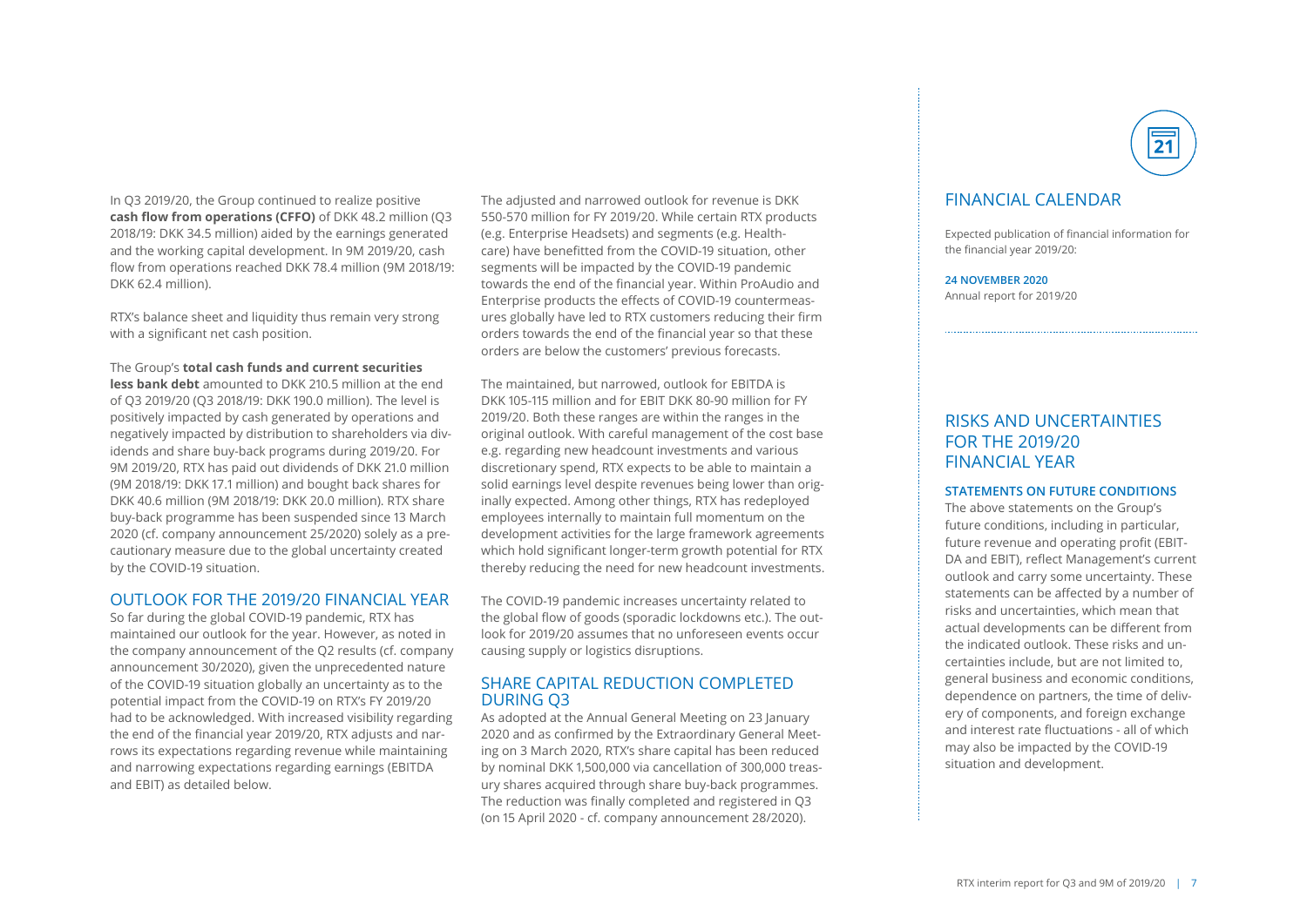# Management's Statement

The Board of Directors and the Executive Board have today considered and adopted the interim report of RTX A/S for the third quarter and first nine months of the financial year 2019/20 (covering the period 1 October 2019 to 30 June 2020).

The interim report is prepared in accordance with IAS 34, Interim Financial Reporting, as adopted by the EU and additional Danish disclosure requirements for the interim reporting of listed companies. The interim report has not been audited or reviewed by the Company's auditor.

We consider the applied accounting policies appropriate for the interim report to provide, in our opinion, a true and fair view of the Group's assets, liabilities and financial position as at 30 June 2020 and of its financial performance and cash flow for the third quarter and first nine months of 2019/20.

We consider Management's review to give a true and fair view of the Group's activities and finances, profit/loss for the period and the Group's financial position as a whole, as well as a true and fair description of the most material risks and uncertainties facing the Group.

Nørresundby, 24 August 2020

## Executive Board

CEO CFO

# Board of Directors

Peter Thostrup **Jesper Mailind** Chairman Deputy Chairman Christian Engsted Lars Christian Tofft Henrik Schimmell

Peter Røpke Morten Axel Petersen

Kevin Harritsø **Flemming Vendbjerg Andersen** Kurt Heick Rasmussen Employee representative Employee representative Employee representative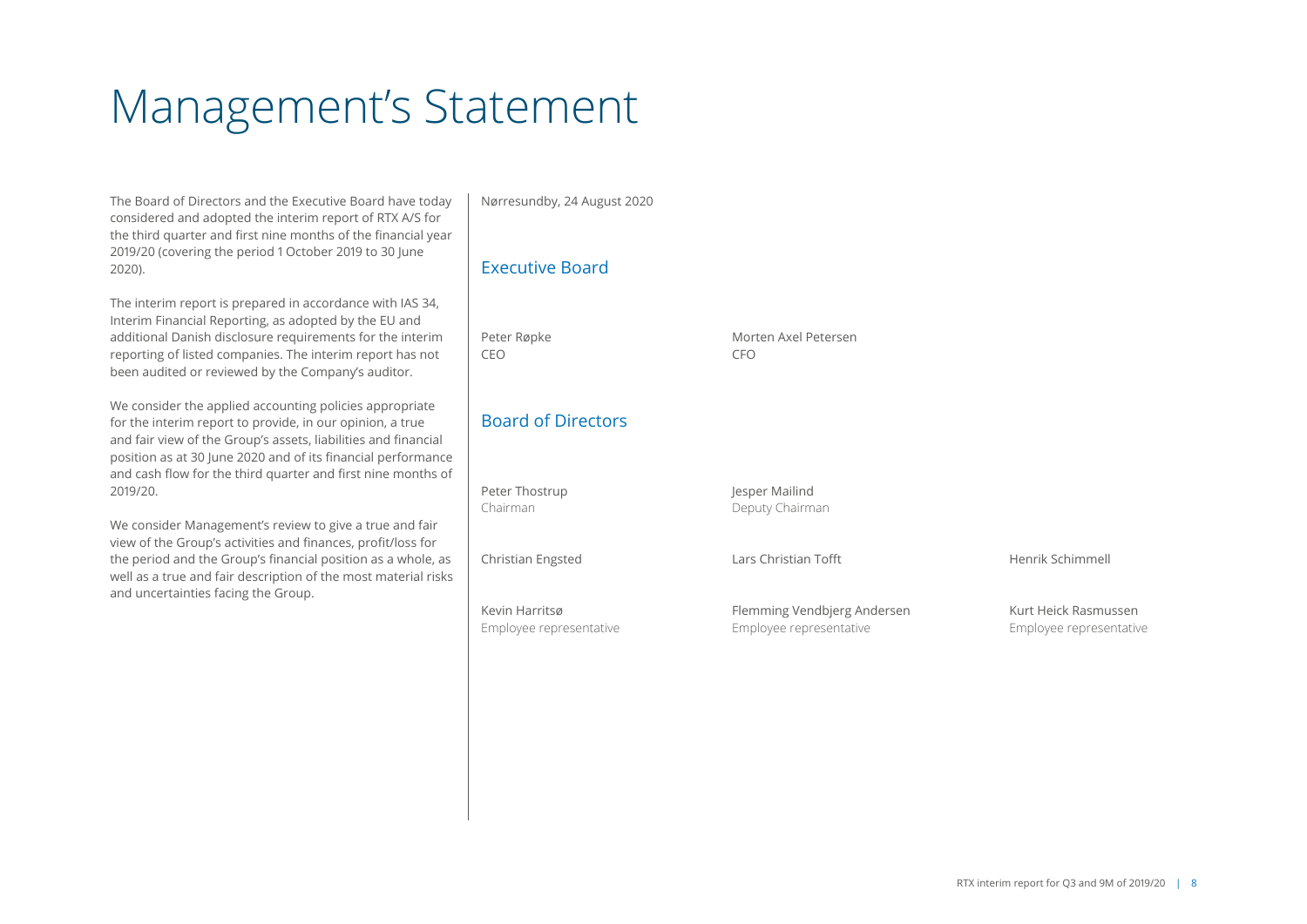# Income Statement

(non-audited)

| <b>Amounts in DKK '000</b>                                                       | <b>Note</b> | Q <sub>3</sub><br>2019/20 | Q <sub>3</sub><br>2018/19 | <b>9M</b><br>2019/20 | <b>9M</b><br>2018/19 | <b>FY</b><br>2018/19 |
|----------------------------------------------------------------------------------|-------------|---------------------------|---------------------------|----------------------|----------------------|----------------------|
|                                                                                  |             |                           |                           |                      |                      |                      |
| Revenue                                                                          | 3           | 158,485                   | 148,873                   | 399,511              | 403,243              | 560,273              |
| Value of work transferred to assets                                              | 4           | 7,671                     | 5,143                     | 20,571               | 14,252               | 16,777               |
| Costs of sales etc.                                                              |             | $-72,585$                 | $-64,947$                 | $-171,825$           | $-174,245$           | $-243,403$           |
| Other external expenses                                                          |             | $-13,501$                 | $-14,382$                 | $-40,574$            | $-46,217$            | $-61,107$            |
| Staff costs                                                                      |             | $-41,132$                 | $-44,989$                 | $-136,024$           | $-133,676$           | $-172,322$           |
| <b>Operating profit/loss</b><br>before depreciation and<br>amortization (EBITDA) |             | 38,938                    | 29,698                    | 71,659               | 63,357               | 100,218              |
|                                                                                  |             |                           |                           |                      |                      |                      |
| Depreciation and amortization                                                    | 4           | $-6,330$                  | $-3,449$                  | $-17,040$            | $-9,710$             | $-13,495$            |
| <b>Operating profit/loss (EBIT)</b>                                              |             | 32,608                    | 26,249                    | 54,619               | 53,647               | 86,723               |
|                                                                                  |             |                           |                           |                      |                      |                      |
| Financial income                                                                 | 5           | 2,548                     | 414                       | 1,978                | 2,740                | 5,144                |
| Financial expenses                                                               | 5           | $-1,389$                  | $-1,257$                  | $-6,034$             | $-770$               | $-520$               |
| Profit/loss before tax                                                           |             | 33,767                    | 25,406                    | 50,563               | 55,617               | 91,347               |
|                                                                                  |             |                           |                           |                      |                      |                      |
| Tax of profit/loss for the period                                                |             | $-7,500$                  | $-5,433$                  | $-11,172$            | $-11,893$            | $-19,972$            |
| Profit/loss for the period                                                       |             | 26,267                    | 19,973                    | 39,391               | 43,724               | 71,375               |
|                                                                                  |             |                           |                           |                      |                      |                      |
| Earnings per share (EPS)                                                         |             |                           |                           |                      |                      |                      |
| Earnings per share (DKK)                                                         |             | 3.1                       | 2.3                       | 4.7                  | 5.1                  | 8.4                  |
| Earnings per share, diluted (DKK)                                                |             | 3.1                       | 2.3                       | 4.7                  | 5.1                  | 8.3                  |

# Statement of Comprehensive Income

(non-audited)

| <b>Amounts in DKK '000</b><br><b>Note</b>                                 | Q <sub>3</sub><br>2019/20 | Q <sub>3</sub><br>2018/19 | <b>9M</b><br>2019/20 | <b>9M</b><br>2018/19 | FY<br>2018/19 |
|---------------------------------------------------------------------------|---------------------------|---------------------------|----------------------|----------------------|---------------|
| Profit/loss for the period                                                | 26,267                    | 19,973                    | 39,391               | 43,724               | 71,375        |
|                                                                           |                           |                           |                      |                      |               |
| Items that may be reclassified<br>subsequently to the income statement    |                           |                           |                      |                      |               |
| Exchange rate adjustments<br>of foreign subsidiaries                      | $-716$                    | $-282$                    | $-622$               | 627                  | 1.875         |
| Fair value adjustment relating<br>to hedging instruments                  | 278                       |                           | $-874$               |                      |               |
| Fair value of hedging instruments<br>reclassified to the income statement | 587                       |                           | 889                  |                      |               |
| Tax on items that may be reclassified                                     | $-190$                    |                           | $-3$                 |                      |               |
| Other comprehensive income,                                               |                           |                           |                      |                      |               |
| net of tax                                                                | $-41$                     | $-282$                    | $-610$               | 627                  | 1,875         |
| Comprehensive income for the period                                       | 26,226                    | 19,691                    | 38,781               | 44,351               | 73,250        |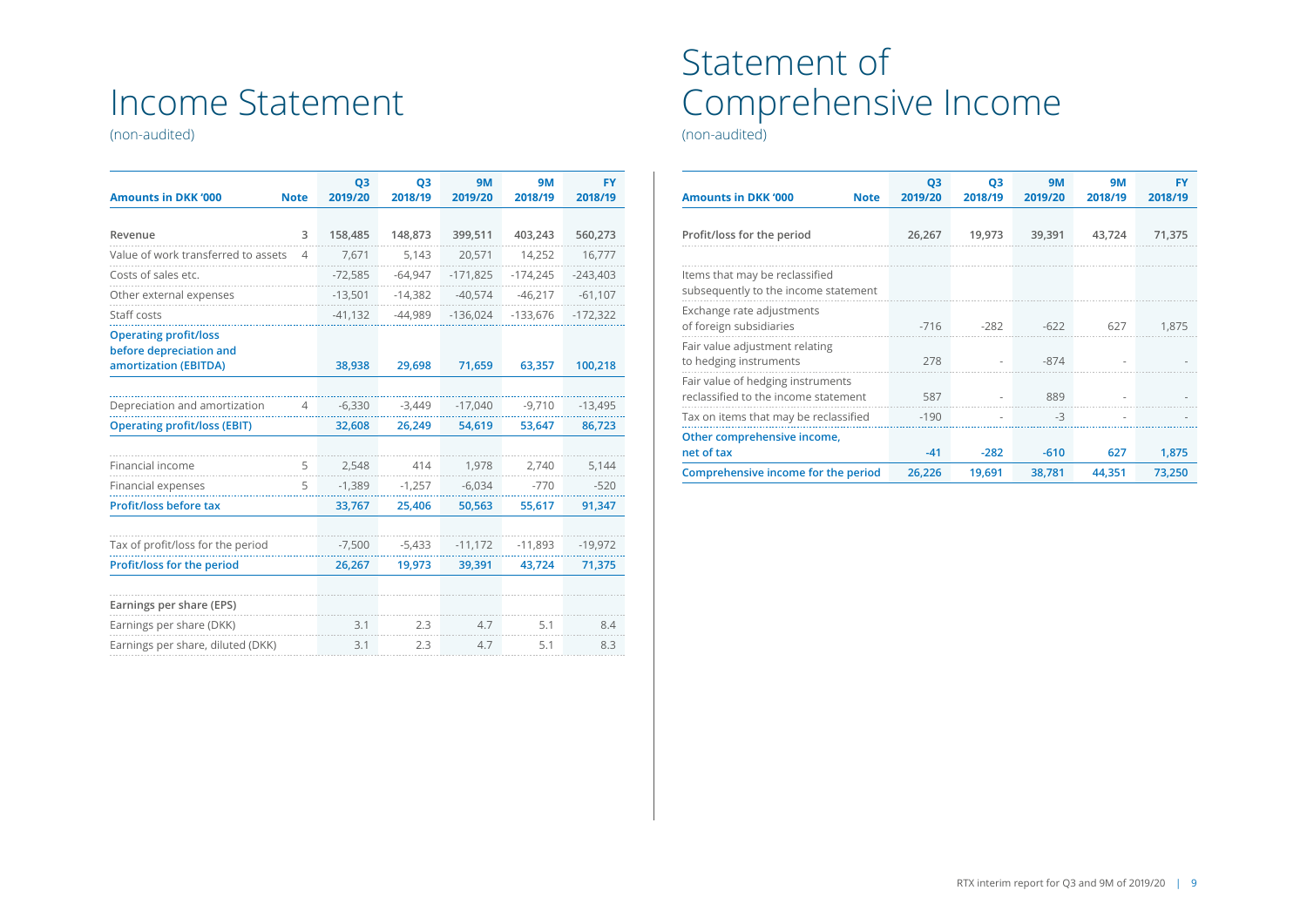# Balance Sheet

(non-audited)

| <b>Amounts in DKK '000</b>                         | 30.06.20 | 30.06.19 | 30.09.19 |
|----------------------------------------------------|----------|----------|----------|
| <b>ASSETS</b>                                      |          |          |          |
| Own completed development projects                 | 20,039   | 15,922   | 15,681   |
| Own development projects in progress               | 34,701   | 27,305   | 26,865   |
| Acquired license rights                            | 264      | 1,319    | 1,055    |
| Goodwill                                           | 7.797    | 7.797    | 7.797    |
| <b>Intangible assets</b>                           | 62,801   | 52,343   | 51,398   |
| Right-of-use assets (lease assets)                 | 36,927   |          |          |
| Plant and machinery                                | 9.432    | 8.482    | 7,892    |
| Other fixtures, tools and equipment                | 4.269    | 2.623    | 3,391    |
| Leasehold improvements                             | 3,187    | 3,474    | 3,470    |
| <b>Tangible assets</b>                             | 53,815   | 14,579   | 14,753   |
| Deposits                                           | 7,966    | 7,897    | 7,928    |
| Deferred tax assets                                | 1,562    |          | 1,644    |
| Other non-current assets                           | 9,528    | 7,897    | 9,572    |
| <b>Non-current assets</b>                          | 126,144  | 74,819   | 75,723   |
| <b>Inventories</b>                                 | 19,359   | 21,054   | 21,814   |
| Trade receivables                                  | 106,293  | 129,397  | 116,720  |
| Contract development projects in progress          | 28,587   | 20,222   | 16,312   |
| Income taxes                                       |          |          |          |
| Other receivables                                  | 4,304    | 2,678    | 3,001    |
| Prepaid expenses                                   | 4.487    | 3,695    | 3,005    |
| <b>Receivables</b>                                 | 143,671  | 155,992  | 139,038  |
| Current asset investments in the trading portfolio | 153,042  | 153,086  | 153,149  |
| <b>Current asset investments</b>                   | 153,042  | 153,086  | 153,149  |
| Cash at bank and in hand                           | 57,490   | 36,868   | 73,556   |
| <b>Total current assets</b>                        | 373,562  | 367,000  | 387,557  |
| <b>Total assets</b>                                | 499,706  | 441,819  | 463,280  |

| <b>Amounts in DKK '000</b>                | 30.06.20 | 30.06.19 | 30.09.19 |
|-------------------------------------------|----------|----------|----------|
|                                           |          |          |          |
| <b>EQUITY AND LIABILITIES</b>             |          |          |          |
| Share capital                             | 43,214   | 44,714   | 44,714   |
| Share premium account                     | 203,714  | 252,367  | 252,367  |
| Retained earnings                         | 81,394   | 27,031   | 50,359   |
| <b>Equity</b>                             | 328,322  | 324,112  | 347,440  |
| Lease liabilities                         | 34,112   |          |          |
| Deferred tax                              | 11,993   | 3,382    | 6,144    |
| Provisions                                | 1,305    | 905      | 1,305    |
| <b>Non-current liabilities</b>            | 47,410   | 4,287    | 7,449    |
| Lease liabilities                         | 5,860    |          |          |
| Prepayments received from customers       | 710      | 2,498    | 7,371    |
| Trade payables                            | 56,382   | 57,002   | 44,449   |
| Contract development projects in progress | 3,662    | 9,383    | 5,121    |
| Income taxes                              | 1,905    | 2,312    | 8,883    |
| Provisions                                | 1,415    | 1,115    | 1.441    |
| Other payables                            | 54,040   | 41,110   | 41,126   |
| <b>Current liabilities</b>                | 123,974  | 113,420  | 108,391  |
| <b>Total liabilities</b>                  | 171,384  | 117,707  | 115,840  |
| <b>Total equity and liabilities</b>       | 499,706  | 441,819  | 463,280  |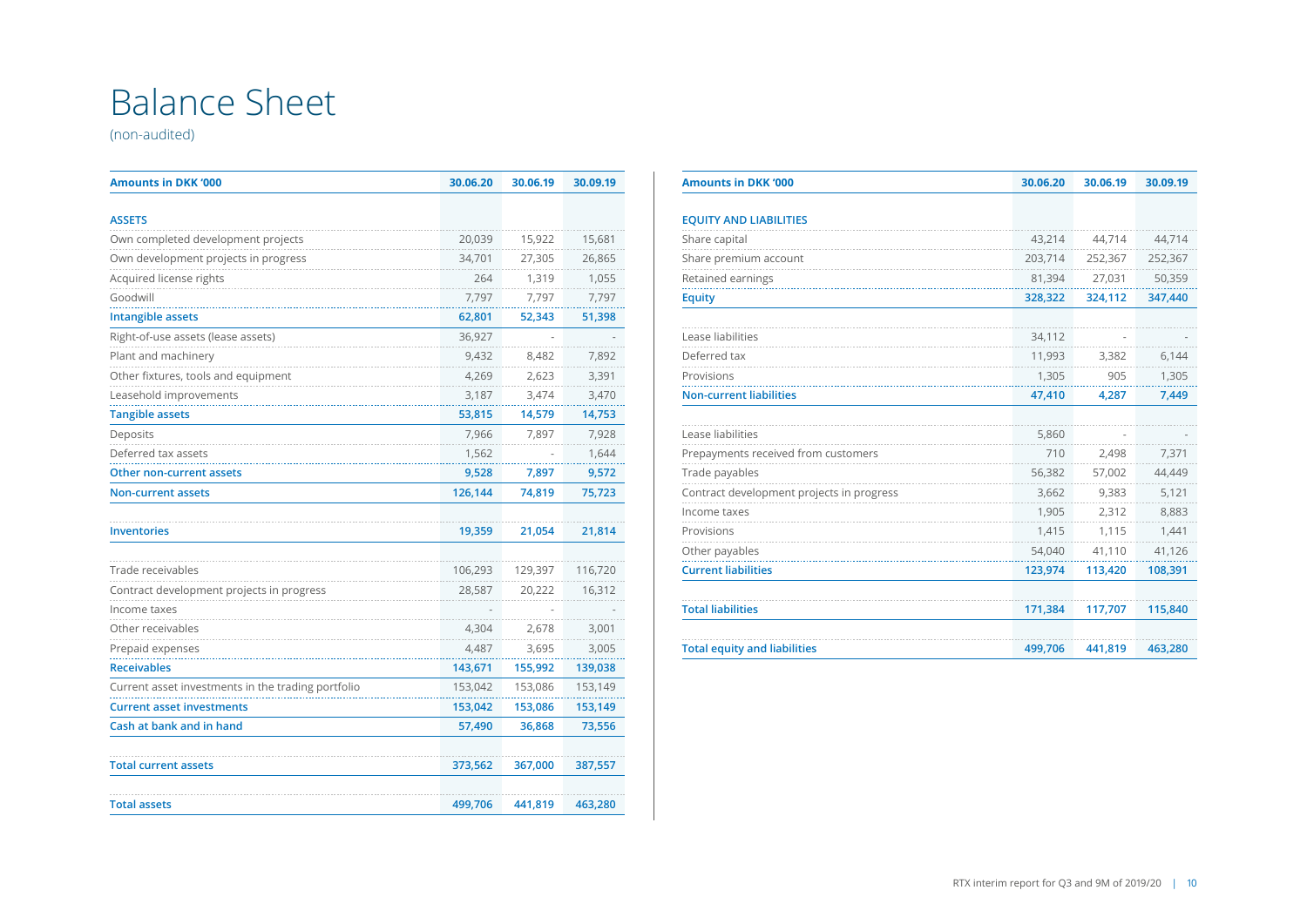# Equity Statement

(non-audited)

| <b>Amounts in DKK '000</b>                        | <b>Share</b><br>capital | <b>Share</b><br>premium | <b>Retained</b><br>earnings | <b>Total</b> |
|---------------------------------------------------|-------------------------|-------------------------|-----------------------------|--------------|
|                                                   |                         |                         |                             |              |
| <b>Equity at 1 October 2018</b>                   | 44,714                  | 252,367                 | 14,918                      | 311,999      |
|                                                   |                         |                         |                             |              |
| Changes in accounting policies, IFRS 15           |                         |                         | 931                         | 931          |
| Tax on changes in accounting policies, IFRS 15    |                         |                         | $-205$                      | $-205$       |
| Equity at 1 October 2018 (restated)               | 44,714                  | 252,367                 | 15,644                      | 312,725      |
| Profit/loss for the period                        |                         |                         | 43,724                      | 43,724       |
| Exchange rate adjustments of foreign subsidiaries |                         |                         | 627                         | 627          |
| Other comprehensive income, net of tax            |                         |                         | 627                         | 627          |
| Comprehensive income for the period               |                         |                         | 44,351                      | 44,351       |
| Share-based remuneration                          |                         |                         | 4,474                       | 4,474        |
| Deferred tax on equity transactions               |                         |                         | $-1,765$                    | $-1,765$     |
| Current tax on equity transactions                |                         |                         | 1,489                       | 1,489        |
| Paid dividend for 2017/18                         |                         |                         | $-17,136$                   | $-17,136$    |
| Acquisition of treasury shares                    |                         |                         | $-20,026$                   | $-20,026$    |
| <b>Other transactions</b>                         |                         |                         | $-32,964$                   | $-32,964$    |
| Equity at 30 June 2019                            | 44.714                  | 252,367                 | 27,031                      | 324,112      |

| <b>Amounts in DKK '000</b>                                                | <b>Share</b><br>capital | <b>Share</b><br>premium | <b>Retained</b><br>earnings | <b>Total</b> |
|---------------------------------------------------------------------------|-------------------------|-------------------------|-----------------------------|--------------|
| <b>Equity at 1 October 2019</b>                                           | 44,714                  | 252,367                 | 50,359                      | 347,440      |
| Changes in accounting policies, IFRS 16                                   |                         |                         | $-2,730$                    | $-2,730$     |
| Tax on changes in accounting policies, IFRS 16                            |                         |                         | 578                         | 578          |
| Equity at 1 October 2019 (restated)                                       | 44,714                  | 252,367                 | 48,207                      | 345,288      |
| Profit/loss for the period                                                |                         |                         | 39,391                      | 39,391       |
| Exchange rate adjustments of foreign subsidiaries                         |                         |                         | $-622$                      | $-622$       |
| Fair value adjustment relating to hedging instruments                     |                         |                         | $-874$                      | $-874$       |
| Fair value of hedging instruments reclassified to<br>the income statement |                         |                         | 889                         | 889          |
| Tax on items that may be reclassified                                     |                         |                         | -3                          | -3           |
| Other comprehensive income, net of tax                                    | ٠                       |                         | $-610$                      | $-610$       |
| Comprehensive income for the period                                       |                         |                         | 38,781                      | 38,781       |
| Share-based remuneration                                                  |                         |                         | 4,039                       | 4,039        |
| Deferred tax on equity transactions                                       |                         |                         | $-875$                      | $-875$       |
| Current tax on equity transactions                                        |                         |                         | 2,632                       | 2,632        |
| Paid dividend for 2018/19                                                 |                         |                         | $-20,960$                   | $-20,960$    |
| Cancellation of treasury shares                                           | $-1,500$                | $-48,653$               | 50,130                      | $-23$        |
| Acquisition of treasury shares                                            |                         |                         | $-40,560$                   | $-40,560$    |
| <b>Other transactions</b>                                                 | $-1,500$                | $-48,653$               | $-5,594$                    | $-55,747$    |
| Equity at 30 June 2020                                                    | 43,214                  | 203,714                 | 81,394                      | 328,322      |

Share capital of DKK 43,214,190 consists of 8,642,838 shares at DKK 5. The Group holds 301,522 treasury shares at 30 June 2020 (435,869 shares at 30 June 2019). There are no shares carrying special rights.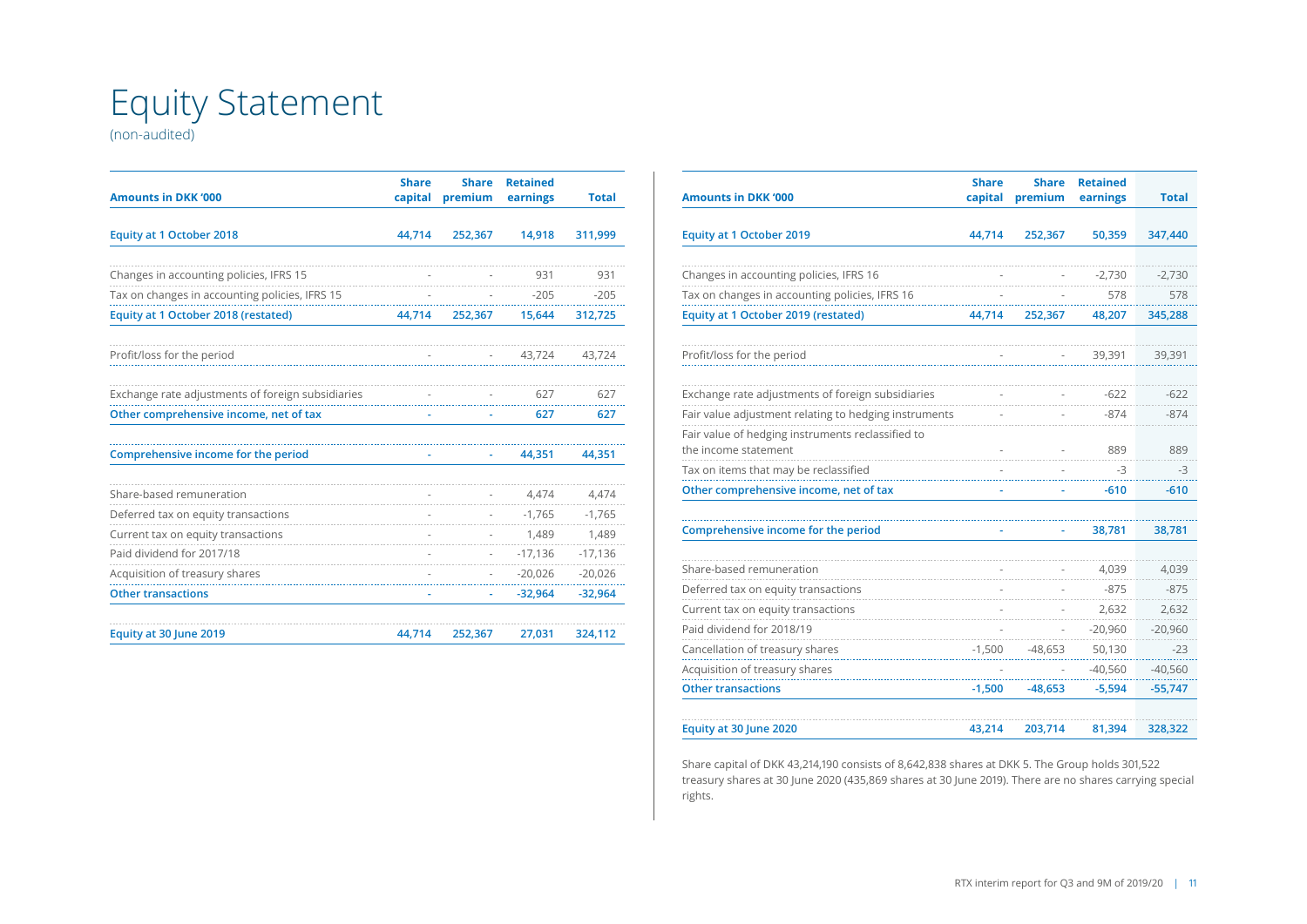# Cash Flow Statement

(non-audited)

| <b>Amounts in DKK '000</b>                                                | Q <sub>3</sub><br>2019/20 | Q <sub>3</sub><br>2018/19 | <b>9M</b><br>2019/20 | <b>9M</b><br>2018/19 | FY<br>2018/19 |
|---------------------------------------------------------------------------|---------------------------|---------------------------|----------------------|----------------------|---------------|
|                                                                           |                           |                           |                      |                      |               |
| Operating profit/loss (EBIT)                                              | 32,608                    | 26,249                    | 54,619               | 53,647               | 86,723        |
| Reversal of items with<br>no effect on cash flow                          |                           |                           |                      |                      |               |
| Depreciation and amortization                                             | 6,330                     | 3,449                     | 17,040               | 9,710                | 13,495        |
| Other items with no effect on cash flow                                   | 1,643                     | $-303$                    | 3,477                | 3,478                | 7,661         |
|                                                                           |                           |                           |                      |                      |               |
| Change in working capital                                                 |                           |                           |                      |                      |               |
| Change in inventories                                                     | $-1,477$                  | $-5,782$                  | 2,450                | 1,570                | 35            |
| Change in receivables                                                     | $-27,290$                 | $-11,955$                 | $-4,393$             | $-11,023$            | 5,931         |
| Change in trade payables etc.                                             | 37,498                    | 22,412                    | 16,727               | 3,079                | $-8,847$      |
| <b>Cash flow from operating activities</b>                                | 49,312                    | 34,070                    | 89,920               | 60,461               | 104,998       |
|                                                                           |                           |                           |                      |                      |               |
| Financial income received                                                 | 53                        | 556                       | 1,978                | 4,102                | 5,188         |
| Financial expenses paid                                                   | $-1,213$                  | $-110$                    | $-3,644$             | $-384$               | $-520$        |
| Income taxes paid                                                         | 93                        | $-32$                     | $-9,887$             | $-1.742$             | $-2,012$      |
| <b>Cash flow from operations</b>                                          | 48,245                    | 34,484                    | 78,367               | 62,437               | 107,654       |
|                                                                           |                           |                           |                      |                      |               |
| Investments in own<br>development projects                                | $-7,631$                  | $-5,143$                  | $-19,381$            | $-14,252$            | $-15,518$     |
| Acquisition of property,<br>plant and equipment                           | $-2,496$                  | $-1,691$                  | $-6,580$             | $-3,623$             | $-5,364$      |
| Deposits on leaseholds                                                    | 11                        | 6                         | $-38$                | $-149$               | $-180$        |
| Acquisition and sale of current asset<br>investments in trading portfolio |                           | $-327$                    | $-1,839$             | $-32,558$            | $-31,379$     |
| <b>Cash flow from investments</b>                                         | $-10,116$                 | $-7,155$                  | $-27,838$            | $-50,582$            | $-52,441$     |

| <b>Amounts in DKK '000</b>                                                           | Q <sub>3</sub><br>2019/20 | Q <sub>3</sub><br>2018/19 | <b>9M</b><br>2019/20 | <b>9M</b><br>2018/19 | <b>FY</b><br>2018/19 |
|--------------------------------------------------------------------------------------|---------------------------|---------------------------|----------------------|----------------------|----------------------|
|                                                                                      |                           |                           |                      |                      |                      |
| Repayment of lease liabilities                                                       | $-1,500$                  |                           | $-4,325$             |                      |                      |
| Acquisition of treasury shares                                                       |                           | $-9,138$                  | $-40,560$            | $-20,026$            | $-27,219$            |
| Paid dividend                                                                        |                           | $\overline{\phantom{m}}$  | $-20,960$            | $-17,136$            | $-17,136$            |
| Cash flow from financing activities                                                  | $-1,500$                  | $-9,138$                  | $-65,845$            | $-37,162$            | $-44,355$            |
|                                                                                      |                           |                           |                      |                      |                      |
| Increase/decrease in cash<br>and cash equivalents                                    | 36,629                    | 18,191                    | $-15,316$            | $-25,307$            | 10,858               |
| Exchange rate correction on cash                                                     | $-369$                    | 320                       | $-750$               | 102                  | 625                  |
| Cash and cash equivalents<br>at the beginning of the period, net                     | 21,230                    | 18,357                    | 73,556               | 62,073               | 62,073               |
| <b>Cash and cash equivalents</b><br>at the end of the period, net                    | 57,490                    | 36,868                    | 57,490               | 36,868               | 73,556               |
|                                                                                      |                           |                           |                      |                      |                      |
| Cash and cash equivalents at the end of<br>the period, net, are composed as follows: |                           |                           |                      |                      |                      |
| Cash at bank and in hand                                                             | 57,490                    | 36,868                    | 57,490               | 36,868               | 73,556               |
| Cash and cash equivalents<br>at the end of the period, net                           | 57,490                    | 36,868                    | 57,490               | 36,868               | 73,556               |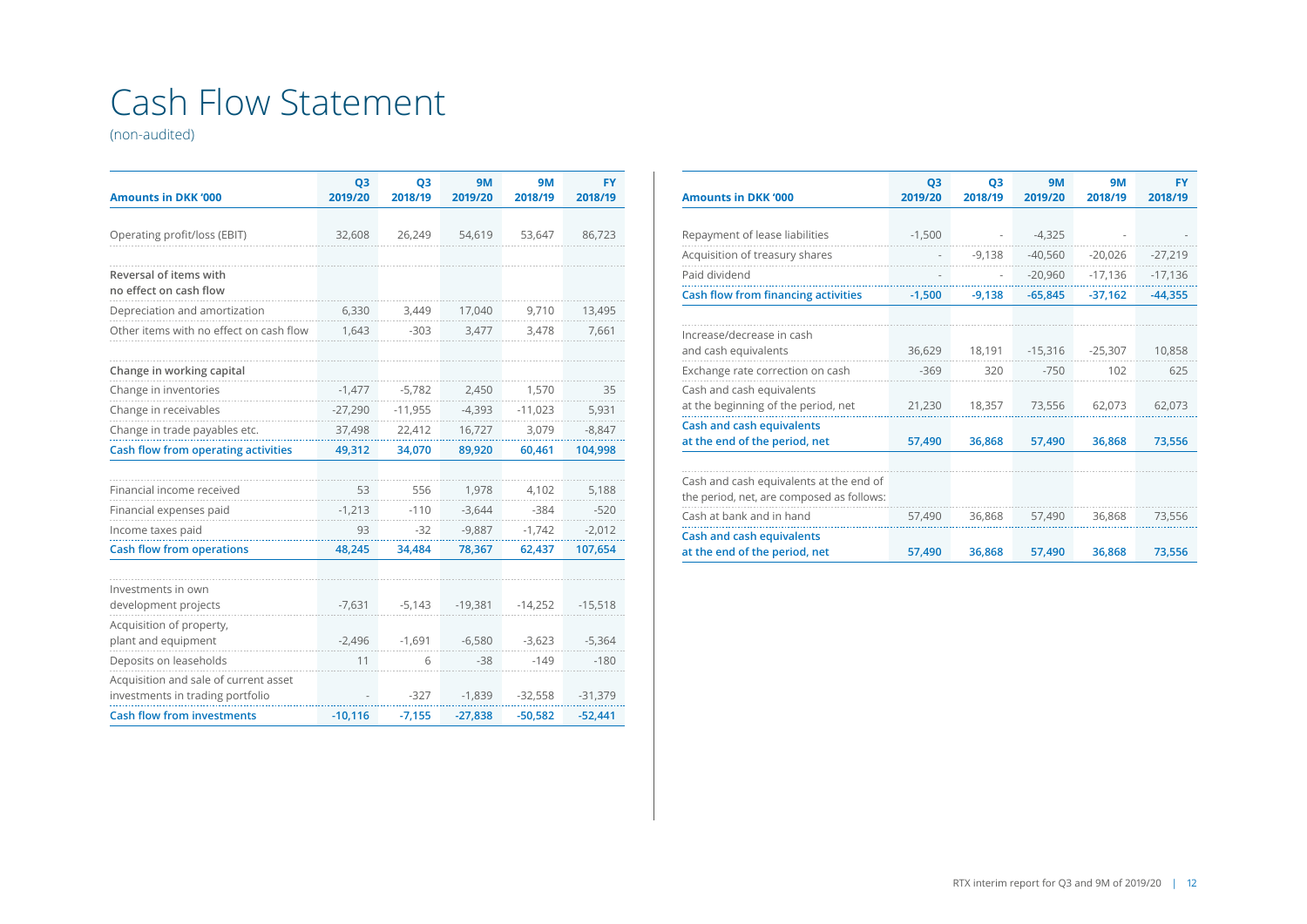# Notes

## 1 ACCOUNTING POLICIES

The interim report is presented in accordance with IAS 34 "Interim Financial Reporting" as adopted by the EU and additional Danish disclosure requirements for interim reporting of listed companies. An interim report has not been prepared for the Parent.

Except for the effects mentioned below, the accounting policies applied in this interim report are consistent with those applied in the Company's 2018/19 annual report. We refer to the 2018/19 annual report for a more detailed description of the accounting policies.

In 9M 2019/20 the Group has entered into commercial hedging transactions. The derivatives are measured at fair value at 30 June 2020 and fair value changes of derivatives which are classified as and qualifies for recognition as future cash flow hedges are recognized in other comprehensive income until the hedged transactions are realized. Fair value of other derivatives are recognized in the income statement.

### **CHANGES IN ACCOUNTING POLICIES**

IASB has published a number of new or amendments standards and interpretations effective for RTX A/S for the financial year 2019/20. Of these only IFRS 16 Leases has had material impact on the Group's financial statements.

### **IFRS 16 - LEASES**

Starting 1 October 2019 RTX implemented IFRS 16 – Leases. The standard has changed the accounting principles for leasing contracts. IFRS 16 requires all leasing contracts irrespective of type - with a few exceptions - to be included in the balance sheet of lessee as a right-of-use asset with an associated lease liability.

The income statement is affected as leasing costs are split into two elements - depreciations and interest expenses - as opposed to previously, where the costs for operational leasing were reported as other external expenses. Over time the impact on profit/loss will be neutral but frontloading of interest expenses result in a timing effect. The right-of-use assets are depreciated over the term of the leasing contracts.

Net cash flow remains unaffected, however implementing IFRS 16 affects the cash flow statement as lease payments are split into interests and repayment of lease liabilities.

RTX implemented the new standard using the modified retrospective approach with right-of-use assets measured as if IFRS 16 had been applied since the lease commencement date. The lease liabilities have been measured at the present value of the future lease payments discounted using an appropriate RTX incremental borrowing rate. The effect of transition has been recognized to the opening balance of retained earnings in equity. Comparative information has not been restated and is presented as in the annual report 2018/19 in accordance with the previous standard on leasing, IAS 17.

At implementation of IFRS 16, the following practical expedients have been applied:

- A single discount rate to has been applied to a portfolio of leases with reasonable similar characteristics
- Low value leases and leases with a lease term ending within 12 months of 1 October 2019 have not been recognized as a right-of-use asset and lease liability but expensed on a straight line basis.
- Initial direct costs have been excluded from the measurement of the right-of-use asset
- Hindsight has been used to determine the lease term for contracts containing options to extend or terminate the lease contract

When calculating the lease liability, future lease payments for the lease term is discounted using an appropriate RTX incremental borrowing rate. Service components separable from leasing components have been excluded from the future lease payments and extension or termination options have been included when determining the lease term if exercise of the options is considered reasonably certain.

In implementing IFRS 16 at 1 October 2019, RTX has recognized a right-of-use asset of DKK 40.8 million mainly relating to lease of premises (DKK 40.4 million) and an associated lease liability of DKK 43.5 million. Retained earnings in equity is reduced by DKK 2.1 million and deferred tax is reduced by DKK 0.6 million. The weighted average incremental borrowing rate applied to lease liabilities at implementation 1 October 2019 was 4.1%.

The difference between the operating lease commitments disclosed according to IAS 17 in the 2018/19 annual report and lease liabilities recognized according to IFRS 16 in the opening balance at 1 October 2019 is specified as follows:

| <b>Amounts in DKK '000</b>                                    | <b>Opening</b><br>balance |
|---------------------------------------------------------------|---------------------------|
| Operating lease commitments 30 September 2019 (IAS17)         | 34,306                    |
|                                                               |                           |
| Discounted using incremental borrowing rate at 1 October 2019 | $-8,286$                  |
| Low-value and short term-leases                               | $-290$                    |
| Reasonable certain extension options included                 | 17.813                    |
| Lease liabilities recognized at 1 October 2019                | 43.543                    |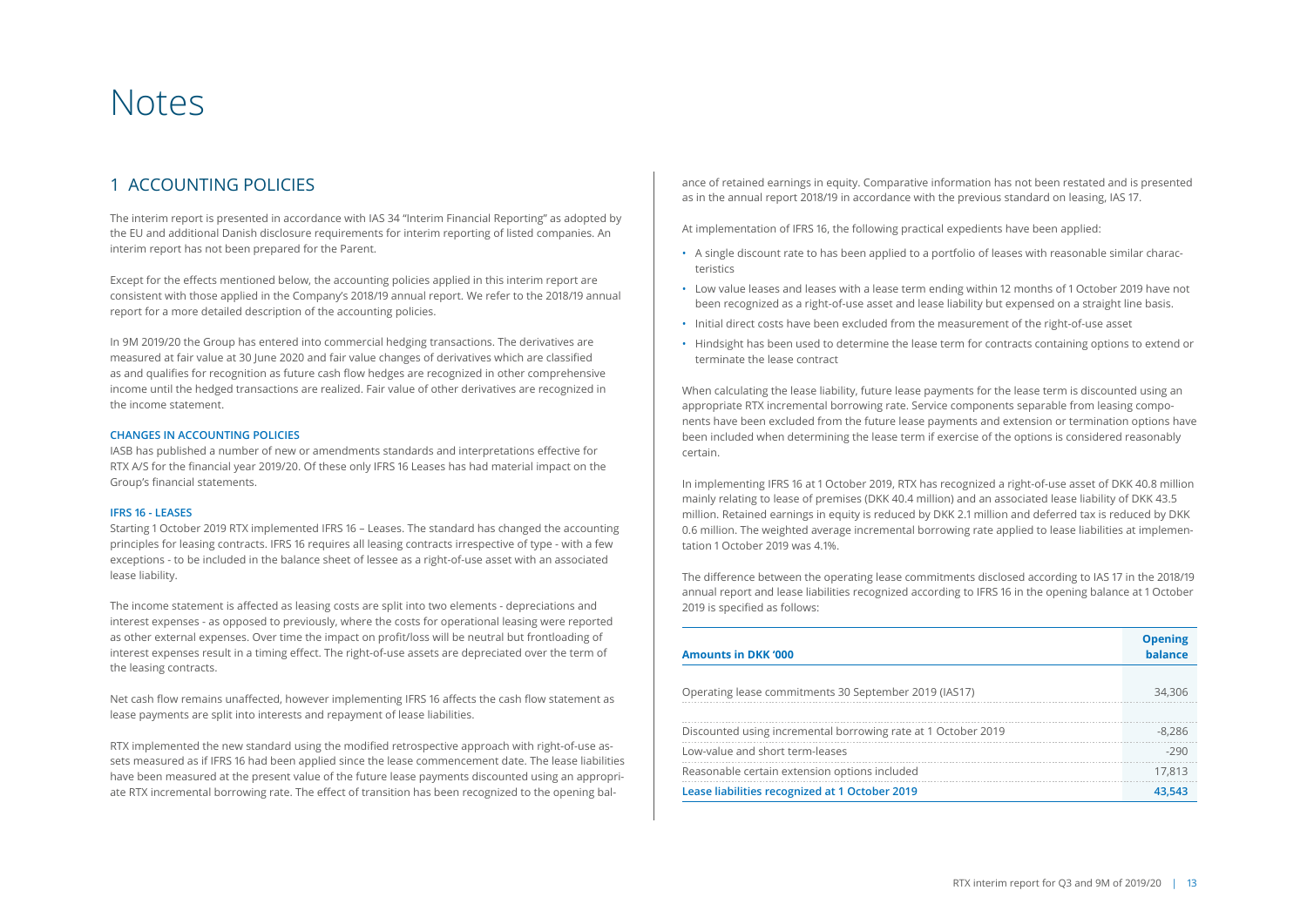# Notes

# 1 ACCOUNTING POLICIES (CONTINUED)

Impact on Consolidated financial statements in 9M 2019/20 from implementing IFRS 16:

| <b>Amounts in DKK '000</b>          | <b>Previous</b><br>accounting<br>policy | <b>Impact</b><br>of IFRS 16 | <b>New</b><br>accounting<br>policy |  |
|-------------------------------------|-----------------------------------------|-----------------------------|------------------------------------|--|
| <b>INCOME STATEMENT</b>             |                                         |                             |                                    |  |
| Other external expenses             | $-46,080$                               | 5,506                       | $-40,574$                          |  |
| <b>EBITDA</b>                       | 66,153                                  | 5,506                       | 71,659                             |  |
| Depreciation and amortization       | $-12,470$                               | $-4,570$                    | $-17,040$                          |  |
| <b>EBIT</b>                         | 53,683                                  | 936                         | 54,619                             |  |
| Financial expenses                  | $-4,796$                                | $-1,238$                    | $-6,034$                           |  |
| Tax of profit/loss for the period   | $-11,239$                               | 67                          | $-11,172$                          |  |
| Profit/loss for the period          | 39,626                                  | $-235$                      | 39,391                             |  |
| <b>BALANCE SHEET</b>                |                                         |                             |                                    |  |
| Right-of-use-assets (lease assets)  |                                         | 36,927                      | 36,927                             |  |
| Retained earnings                   | 83,793                                  | $-2,399$                    | 81,394                             |  |
| Lease liabilities                   |                                         | 39,972                      | 39,972                             |  |
| Deferred tax liabilities            | 12,638                                  | $-645$                      | 11,993                             |  |
| <b>CASH FLOW</b>                    |                                         |                             |                                    |  |
| Cash flow from operations           | 74,042                                  | 4,325                       | 78,367                             |  |
| Cash flow from financing activities | $-61,520$                               | $-4,325$                    | $-65,845$                          |  |
| Net cash flow                       | $-15,316$                               |                             | $-15,316$                          |  |

## 2 ESTIMATES AND ASSUMPTIONS

The preparation of interim reports requires management to make financial estimates and assumptions that affect the application of accounting policy and recognised assets, obligations, income and expenses. Actual results might be different from these estimates.

Except for estimates applied when determining lease term related to IFRS 16 (refer to note 1), the material estimates that management make when applying the accounting principles of the Group and the material uncertainty connected with these estimates and assumptions are unchanged in the preparation of the interim report compared to the preparation of the annual report as per 30 September 2019.

## 3 SEGMENT INFORMATION

| <b>Amounts in DKK '000</b>     | Q <sub>3</sub><br>2019/20 | Q <sub>3</sub><br>2018/19 | <b>9M</b><br>2019/20 | <b>9M</b><br>2018/19 | <b>FY</b><br>2018/19 |
|--------------------------------|---------------------------|---------------------------|----------------------|----------------------|----------------------|
|                                |                           |                           |                      |                      |                      |
| Revenue, business segments     |                           |                           |                      |                      |                      |
| <b>Business Communications</b> | 110,305                   | 102,315                   | 277,982              | 271,347              | 386,815              |
| Design Services                | 48,180                    | 46,558                    | 121,529              | 131,896              | 173,458              |
| Group                          | 158,485                   | 148,873                   | 399,511              | 403,243              | 560,273              |
| <b>EBITDA</b>                  |                           |                           |                      |                      |                      |
| <b>Business Communications</b> | 30,616                    | 23,578                    | 66,342               | 53,637               | 84,738               |
| Design Services                | 8,322                     | 6,120                     | 5,317                | 9,720                | 15,480               |
| Group                          | 38,938                    | 29,698                    | 71,659               | 63,357               | 100,218              |
| <b>EBIT</b>                    |                           |                           |                      |                      |                      |
| <b>Business Communications</b> | 27,208                    | 21,980                    | 57,297               | 49,022               | 78,496               |
| Design Services                | 5,400                     | 4,269                     | $-2,678$             | 4,625                | 8,227                |
| Group                          | 32,608                    | 26,249                    | 54,619               | 53,647               | 86,723               |